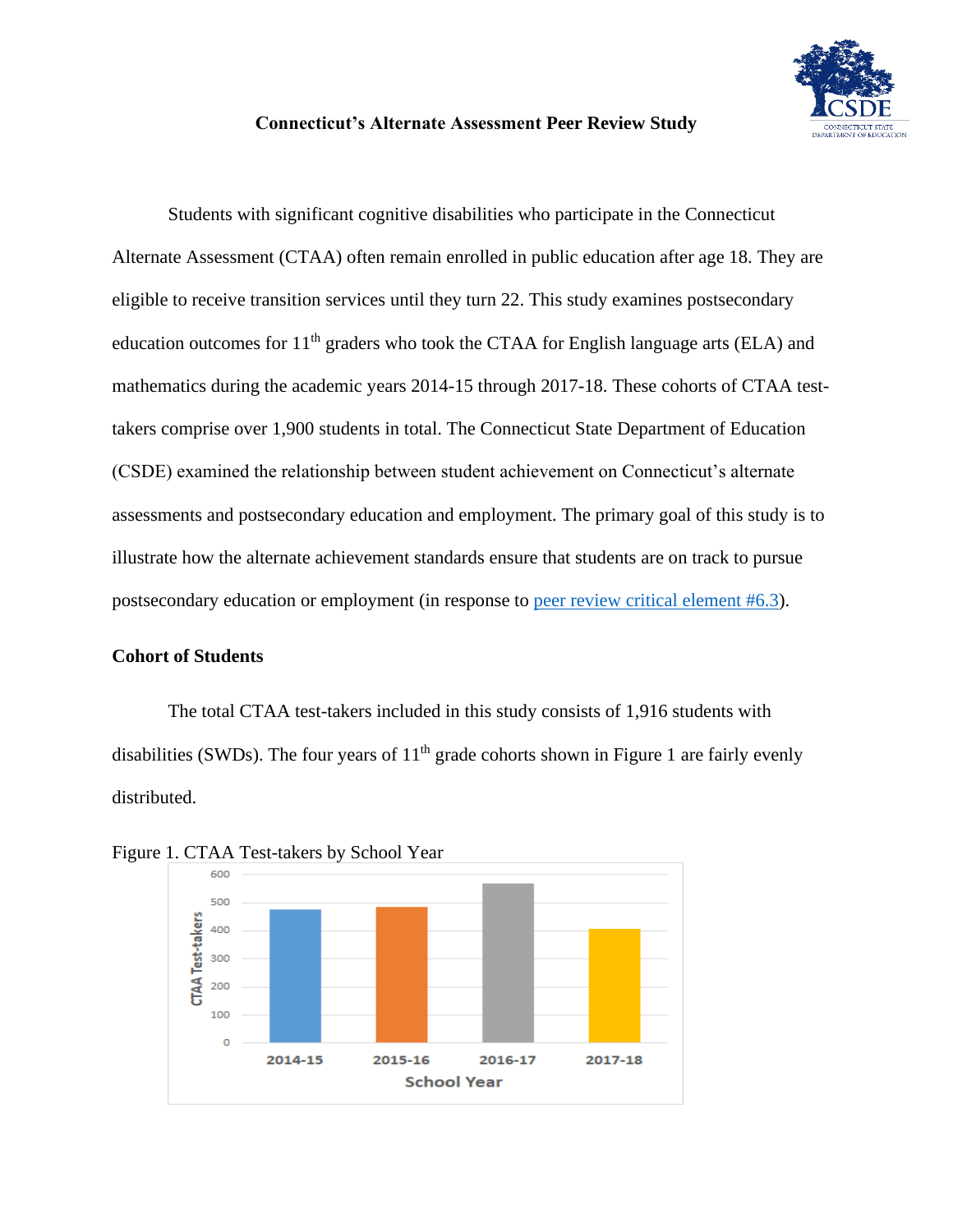The demographics of the CTAA test-takers were compared to all  $11<sup>th</sup>$  grade SWDs in the same cohort years (see Table 1). Overall, the CTAA test-takers were representative of all 11<sup>th</sup> grade SWDs, except for meal eligibility. Students participating on the CTAA were slightly more likely to be eligible for free or reduced priced meals than all  $11<sup>th</sup>$  grade SWDs.

| <b>Student Group</b>                      | <b>CTAA Cohort</b><br>Count | <b>Percent of Total</b><br><b>CTAA Cohort</b> | <b>Statewide 11th</b><br><b>Grade SWDs</b> |
|-------------------------------------------|-----------------------------|-----------------------------------------------|--------------------------------------------|
| Gender                                    |                             |                                               |                                            |
| Female                                    | 662                         | 34.6%                                         | 34.4%                                      |
| Male                                      | 1254                        | 65.4%                                         | 65.6%                                      |
| <b>Race/Ethnicity</b>                     |                             |                                               |                                            |
| American Indian or Alaska Native          | $\ast$                      | $\ast$                                        | 0.3%                                       |
| Asian                                     | 78                          | 4.1%                                          | 1.8%                                       |
| <b>Black or African American</b>          | 389                         | 20.3%                                         | 17.1%                                      |
| Hispanic/Latino of any race               | 440                         | 23.0%                                         | 27.3%                                      |
| Native Hawaiian or Other Pacific Islander | $\ast$                      | $\ast$                                        | 0.1%                                       |
| Two or More Races                         | 30                          | 1.6%                                          | 2.7%                                       |
| White                                     | 973                         | 50.8%                                         | 50.7%                                      |
| <b>Free Reduced Meal Eligible</b>         |                             |                                               |                                            |
| N <sub>o</sub>                            | 685                         | 35.8%                                         | 49.6%                                      |
| Yes                                       | 1231                        | 64.2%                                         | 50.4%                                      |
| <b>English Learner</b>                    |                             |                                               |                                            |
| N <sub>0</sub>                            | 1751                        | 91.4%                                         | 92.2%                                      |
| Yes                                       | 165                         | 8.6%                                          | 7.8%                                       |
| <b>Total</b>                              | 1916                        | 100.0%                                        | 100.0%                                     |

Table 1. CTAA Test-takers by Student Group

*\*Data suppressed to protect student confidentiality.*

One important note about the CTAA test-takers is that not all have yet exited public education and therefore cannot be included in the analysis of post-secondary enrollment; they may also be significantly less likely to be employed at the time of this study. Figure 2 shows that 16.9 percent of the cohort of CTAA test-takers are still accessing public K-12 education; most of this group are receiving transition-only services, having completed academic credits toward a regular high school diploma and are working solely on secondary transition goals and objectives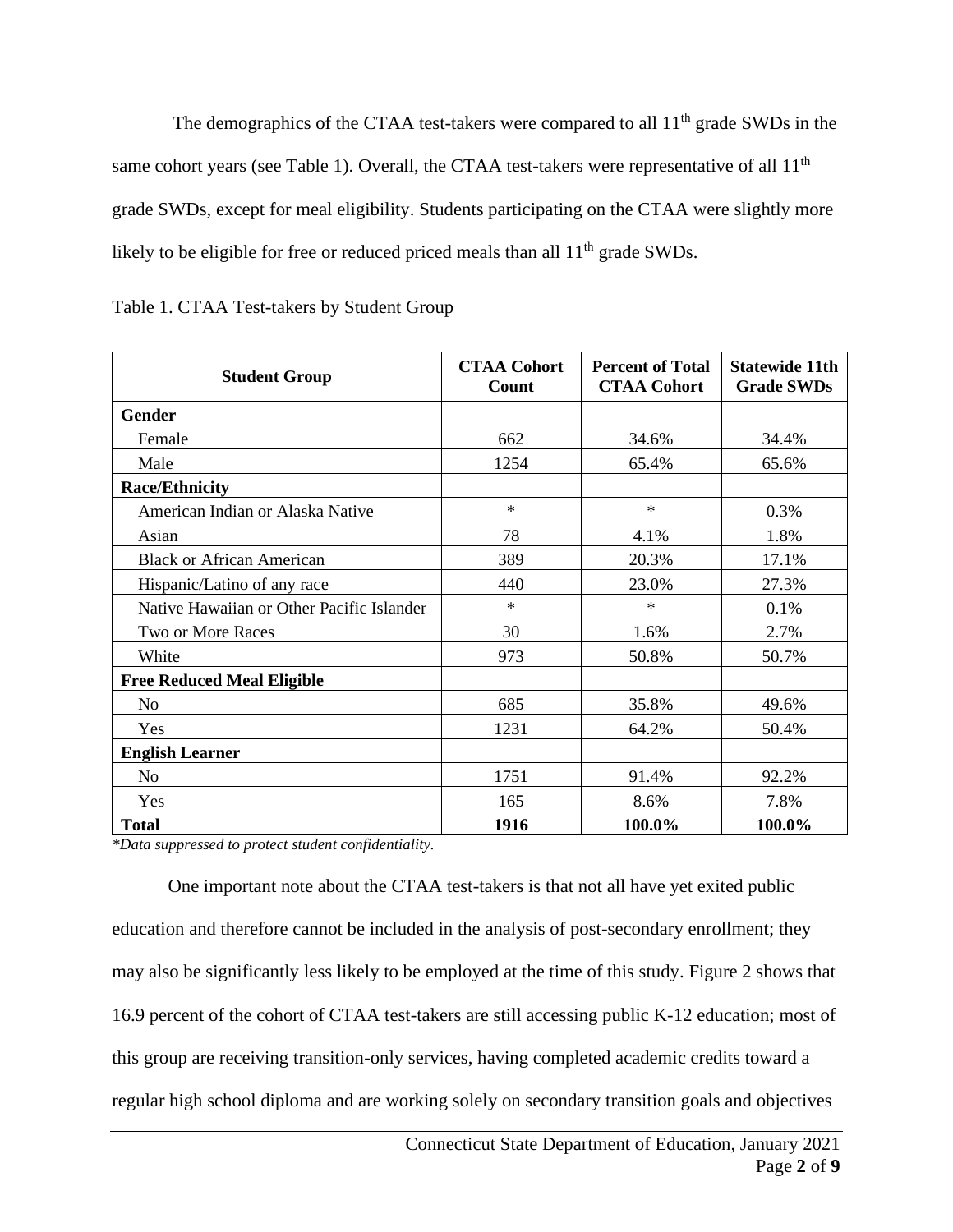through an individualized education program. Programs offered through transition/vocational service providers deliver services in the areas of independent living skills, job skills, community participation activities, and vocational training opportunities, which will help students reach their post-school goals.





# **External Data Sources**

Using post-secondary enrollment data acquired through an ongoing multi-year contract with the National Student Clearinghouse (NSC), CSDE was able to measure the rates of college enrollment for students who took the  $11<sup>th</sup>$  grade CTAA. Each year, CSDE sends a file of all public high school students who graduate in the most recent academic year with a standard diploma to the NSC, approximately 38,000 records per year. These records and those for the prior seven graduating classes are then matched with NSC records from colleges and universities across the nation, representing about 96% of all college enrollments at public and private nonproprietary degree-awarding institutions. NSC uses probabilistic matching to return enrollment and graduation and degree awards data for matching records.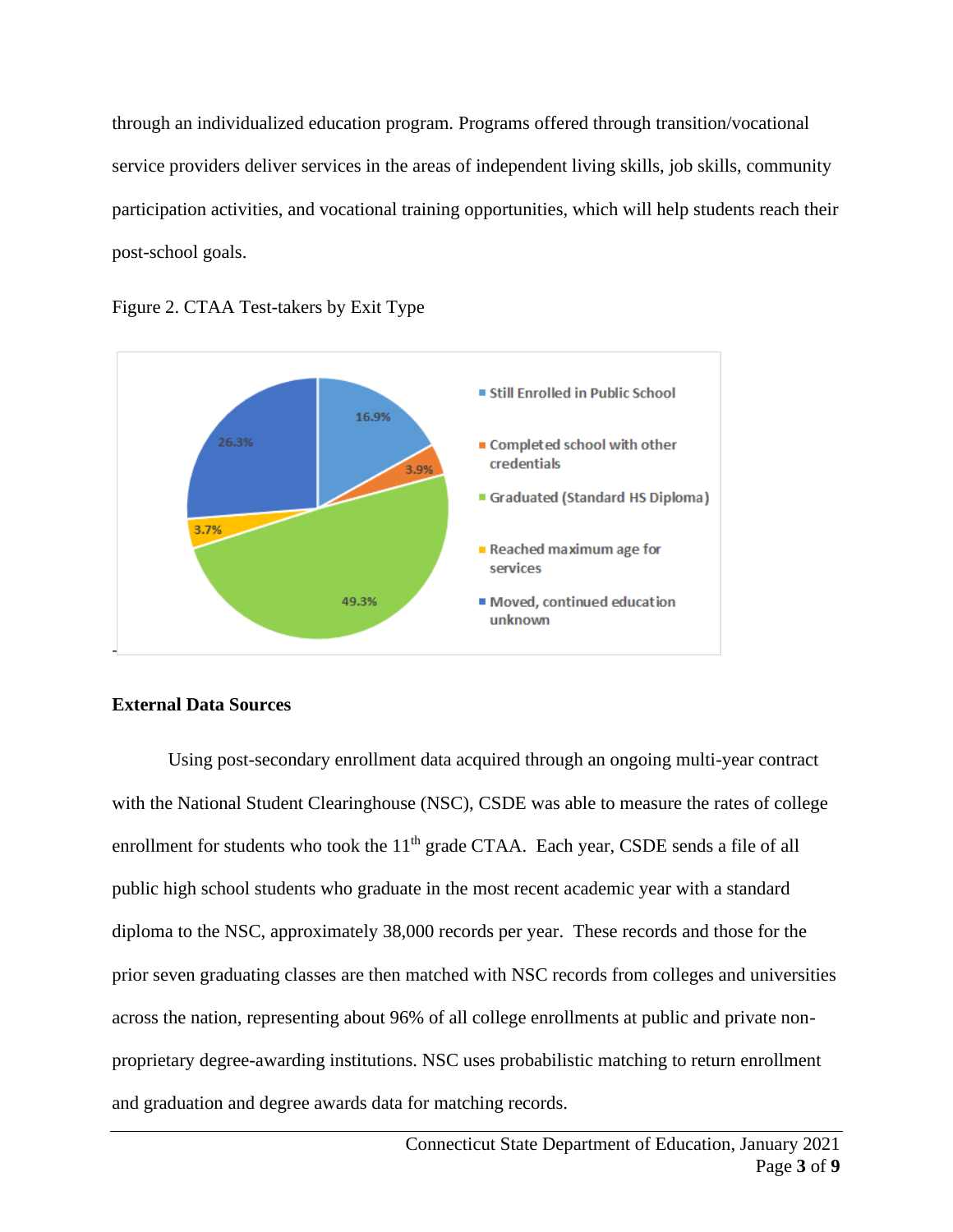To assess the employment and wage-earning outcomes of CTAA test-takers, CSDE requested Connecticut Department of Labor (CTDOL) records from the Unemployment Insurance (UI) database through Connecticut's multi-agency data sharing program, the Preschool through 20 and Workforce Information Network (P20WIN). This process uses a federated data sharing mechanism. Member agencies include CSDE and CTDOL. P20WIN provides a high degree of data security because the system is managed by the participating agencies and because the data matching and data analysis processes are separated. Last year, CSDE requested wage and employment data through P20WIN, matching CTDOL records with records for the CTAA test-takers in this study. This match resulted in wage and employment data for 700 of the over 1,900 CTAA test-takers in question.

## **Analysis Method**

The CSDE examined the relationship between CTAA performance and postsecondary education and employment by way of cross-tabulations comparing students' performance levels and postsecondary outcomes. CTAA performance levels represent levels of performance for participating students on their grade-level skills and knowledge. Each student's performance level is reported by content area (i.e., ELA and math) and ranges from levels 1 to 4 with level 1 designated as "Does Not Meet the Achievement Standard", level 2 as "Approaching the Achievement Standard", level 3 as "Meets the Achievement Standard," and Level 4 as "Exceeds the Achievement Standard."

## **Basic Findings**

During the academic years 2014-15 through 2017-18, over 1,900 eligible 11<sup>th</sup> graders took Connecticut's alternate assessment. Of those students, 938 (49.3%) graduated within the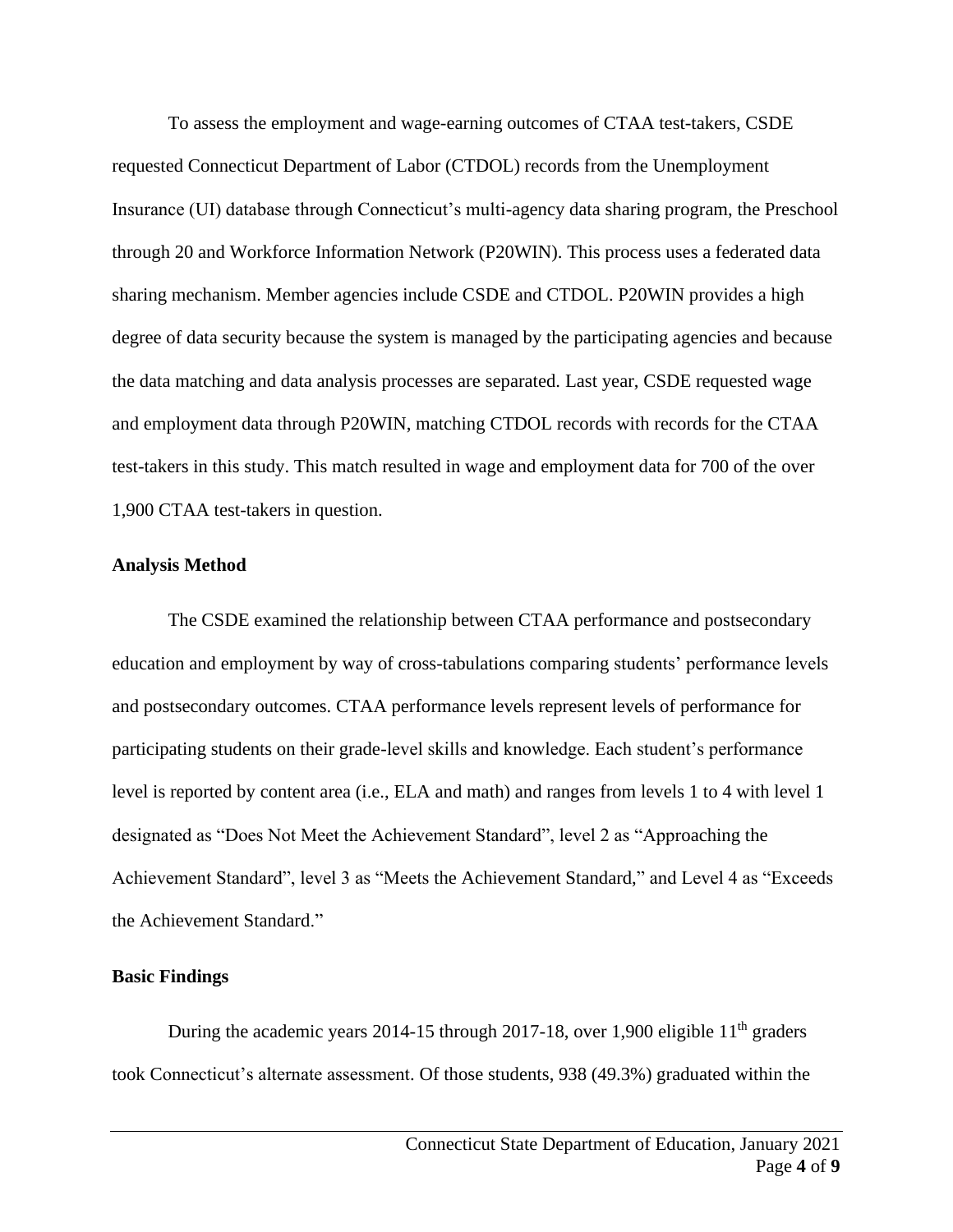time period studied with a standard high school diploma. Approximately 7% of  $11<sup>th</sup>$  grade testtakers enrolled in college and 37% obtained employment. The average quarterly earnings for those who obtained employment after high school was \$908. The following sections provide a detailed description of postsecondary outcomes for students included in the current study in relation to the performance levels achieved on their 11<sup>th</sup> grade CTAA.

# *Students at Performance Levels 3 and 4 were more likely to graduate high school and enroll in college.*

Figure 3 shows rates of high school graduation for the  $11<sup>th</sup>$  grade test-takers across the four academic years studied for the ELA and Math alternate assessments respectively. The results show a clear increase in high school graduation rates with performance level on both ELA and Math. In fact, for ELA test-takers, of the students in Performance Level 3 or 4 combined, 57.5% graduated with a regular diploma, compared to only 42.9% of those in Performance Level 1 or 2. For Math test-takers, the rates were 54.1% and 46.6%, respectively.



Figure 3. High School Graduation Rates by Performance Level: ELA and Math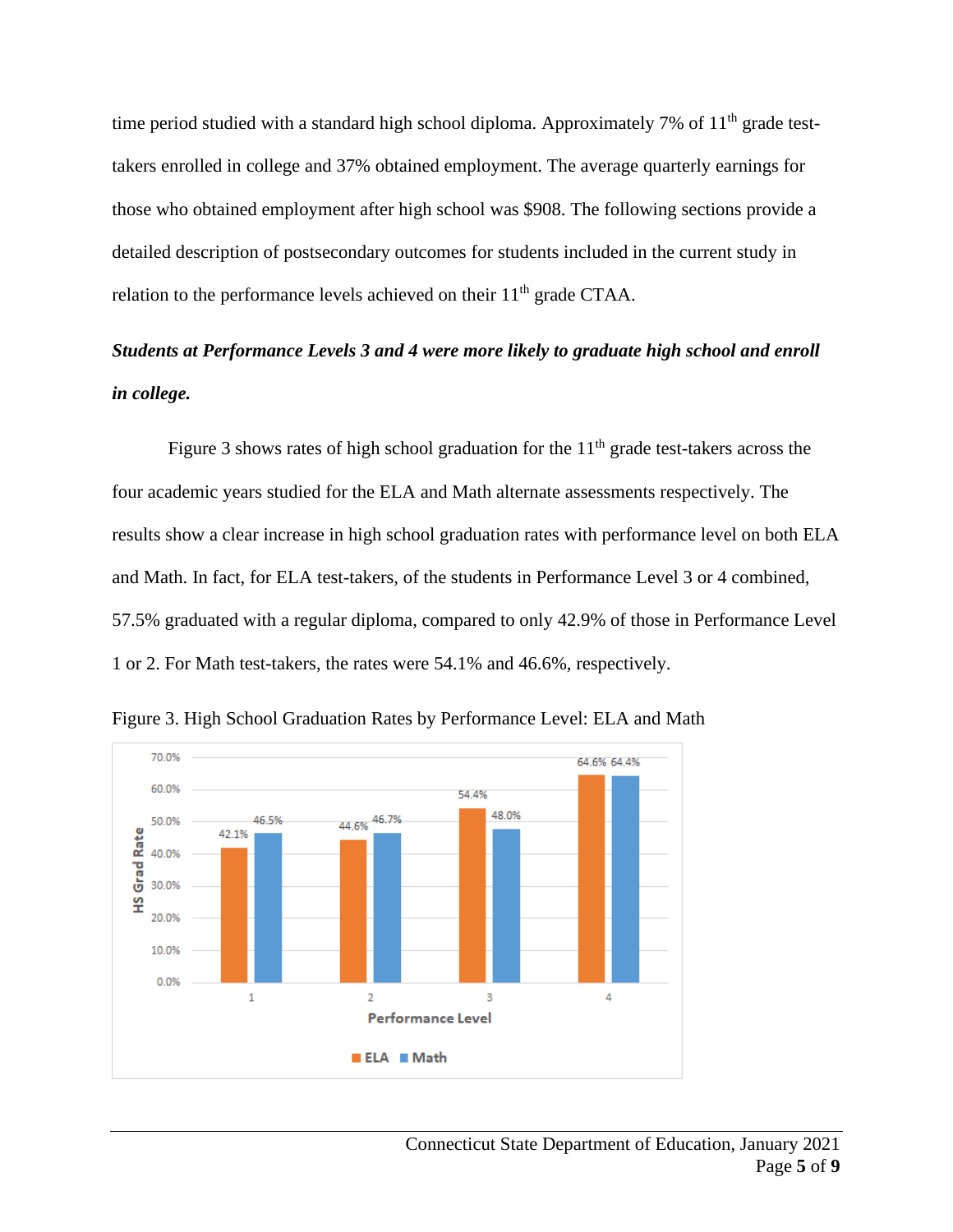Figure 4 shows college enrollment rates for CTAA test-takers who graduated high school with a regular diploma. Since a high school degree is a standard prerequisite for college entrance, this study examined the percentage of high school graduates who enrolled in college, by performance level band. The data indicate that students at Performance Levels 3 and 4 combined are more likely to enroll in college than those in levels 1 or 2. For ELA, 9.4 % of the high school graduates who scored in Performance Level 3 or 4 enrolled in college, compared to only 4.1% of those graduates in Performance Levels 1 or 2. For Math, the rates were 7.5% and 6.7%, respectively.



Figure 4. College Enrollment Rates by Performance Level: ELA and Math

# *Students at Performance Level 3 and Performance Level 4 are more likely to obtain employment.*

Figure 5 shows employment rates by performance level for ELA and Math alternate

assessments respectively. The results show a clear increase in employment rates with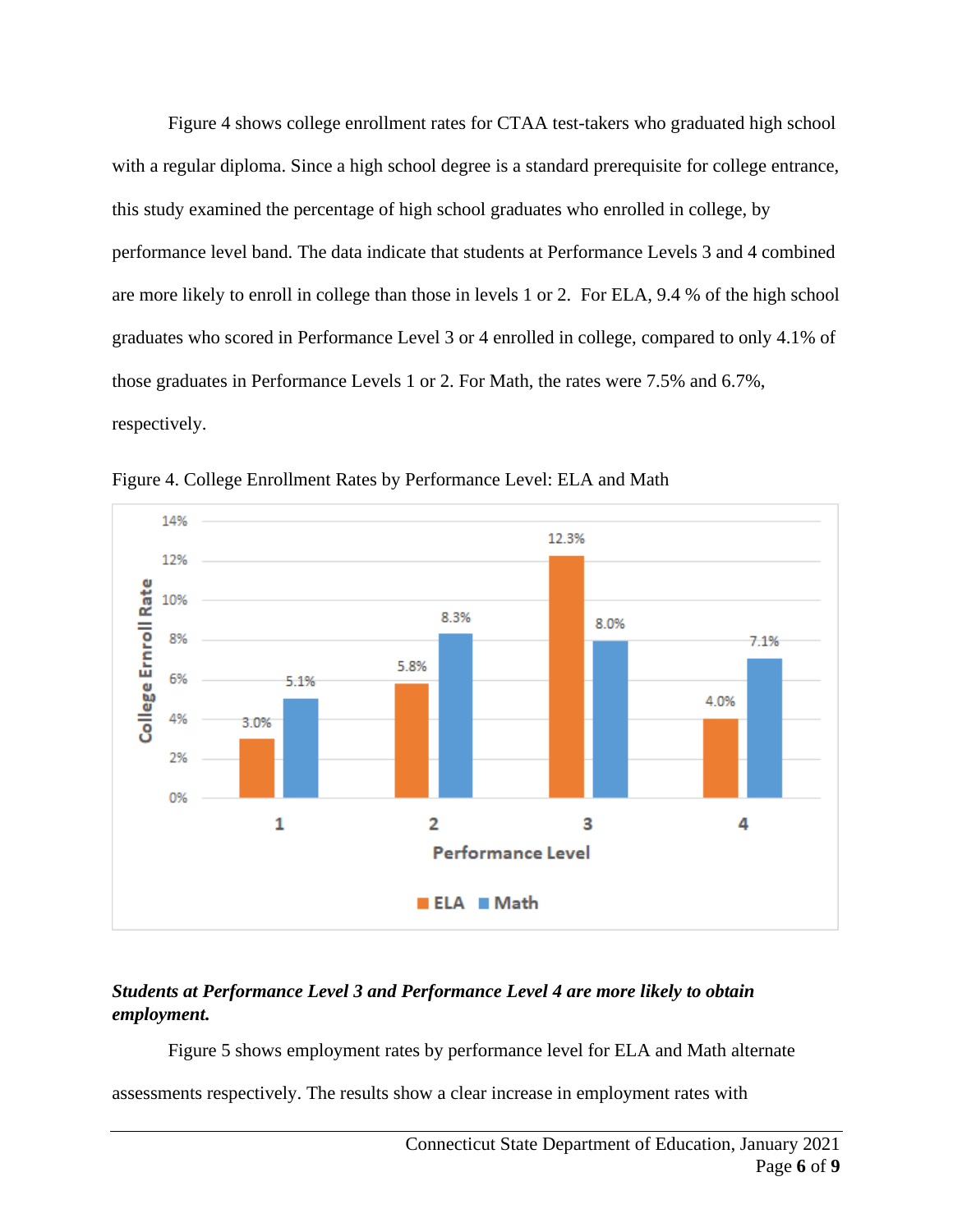performance level on both ELA and Math. Students at Performance Level 3 and Performance Level 4 are more likely to obtain employment after high school. For ELA test-takers, of the students in Performance Levels 3 or 4, 50.5% were employed subsequently, compared to only 25.8% of those in Performance Level 1 or 2. For Math test-takers, the employment rates were 47.6% and 30.2%, respectively. Among all CTAA test-takers in the study, the employment rate was 36.5%.



Figure 5. Employment Rates by Performance Level: ELA and Math

# *Students at higher performance levels had higher labor force earnings*

Students in higher performance bands also had higher earnings per quarter (see Figure 6). Students in Performance Level 4 in ELA had average earnings per quarter of \$1,287 while those in Performance Level 1 had average earnings per quarter of \$611.Students in Performance Level 4 in Math had average earnings per quarter of \$1,323 while those in Performance Level 1 had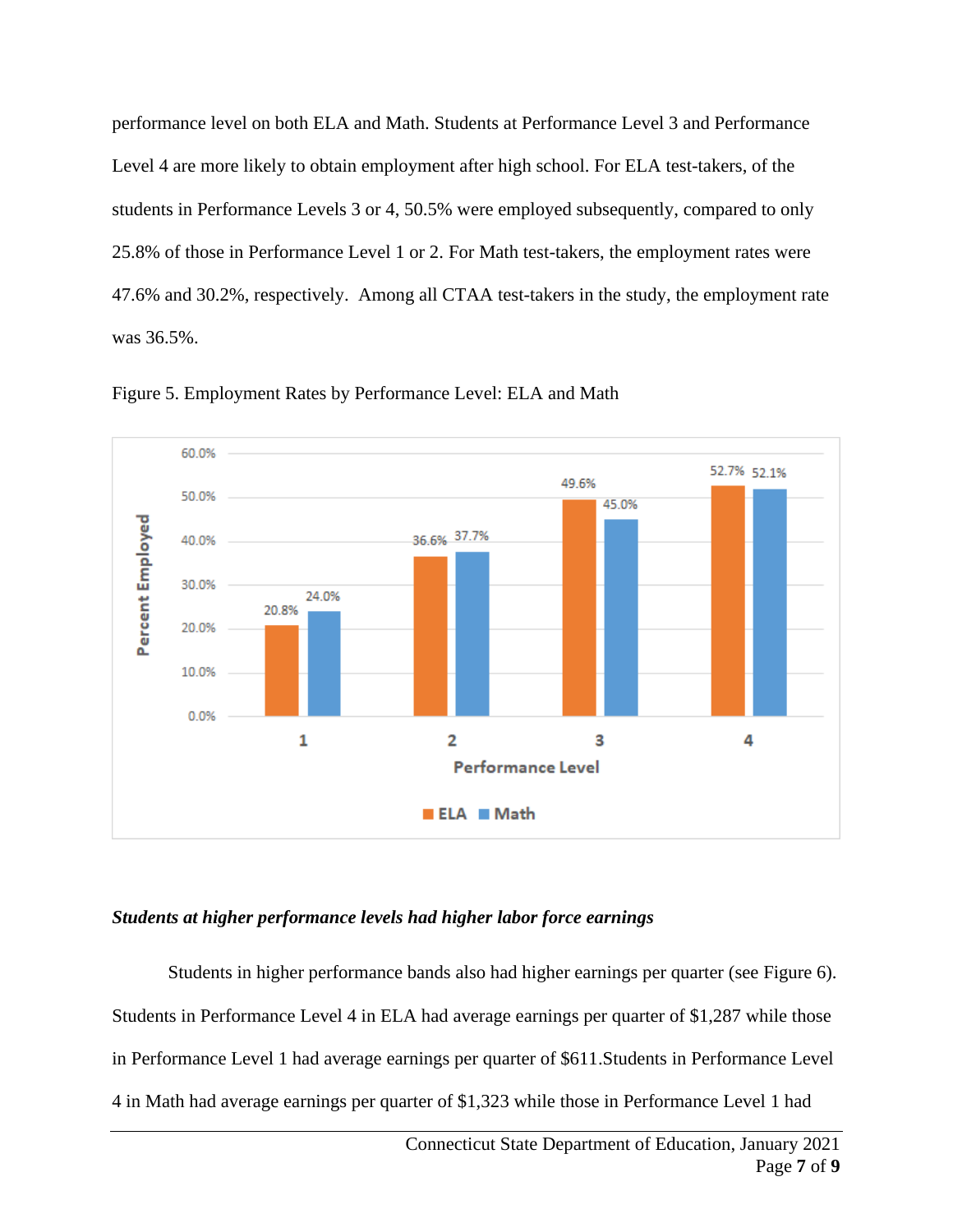average earnings per quarter of \$682. Over all employed CTAA test-takers, the average earnings per quarter amounted to \$908.



Figure 6. Average Earnings per Quarter by Performance Level: ELA and Math

# **Postsecondary Enrollment Details**

This section provides details on the post-secondary enrollment experiences of the CTAA test-takers in our study sample.

# *Most students who pursued postsecondary education enrolled in a 2-year college.*

Of those enrolled in college, 72% enrolled in a 2-year college and 28% enrolled in a 4 year college.

*Most CTAA test-takers who attended college were enrolled as half-or less-than-half-time students.*